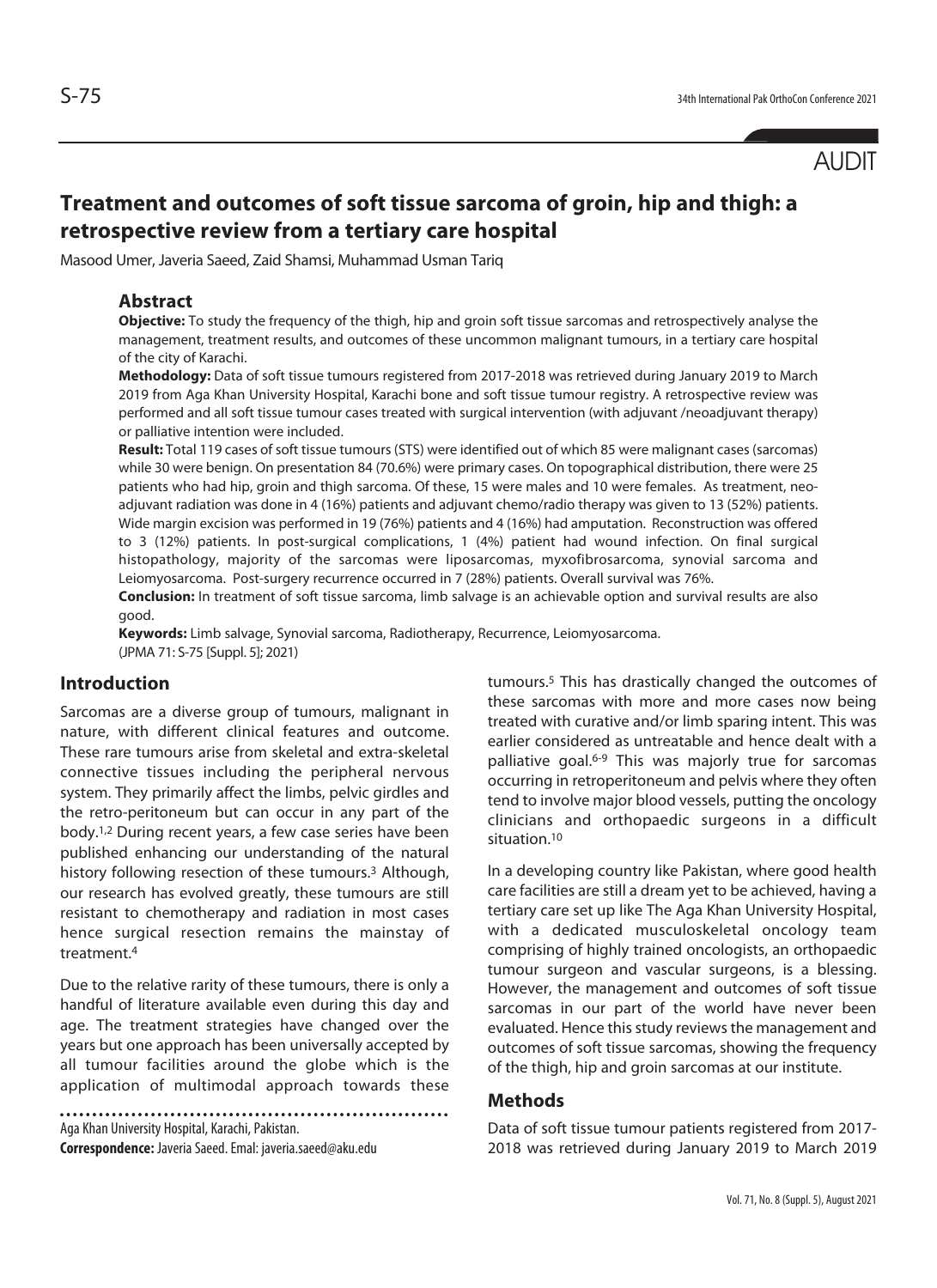from Aga Khan University Hospital bone and soft tissue tumour registry. A retrospective review of cases was conducted at the Aga Khan University Hospital, Karachi, department of Orthopaedics after getting exemption from the institute ethical review committee. The data was retrieved from the bone and soft tissue registry proforma which had been filled at the initial visit of the patient and completed at the final follow up. The detailed proforma comprised of patient demographics (age, gender, comorbidities, hospital medical record number etc.), tumour related details, investigation details, treatment details, surgical details and post treatment details (complications, recurrence, survival). All soft tissue tumour cases treated with surgical intervention (with adjuvant /neo-adjuvant therapy) or palliative intention were included irrespective of age and gender. For tumour staging, American joint commission center (AJCC) staging system was used.11 Data was stratified later as per objective requirements by topographic distribution as cases of hip, groin and thigh. Data was entered and analyzed on statistical software SPSS 21. Descriptive statistics was calculated for quantitative variables while frequencies were calculated for qualitative variables.

## **Result**

There were 119 cases of soft tissue tumours (STS) out of which 85(71.4%) were malignant cases (sarcomas) while

30(25.2%) were benign and 4(3,36%) were borderline. On presentation there were 84 (70.6%) primary cases, 24 (20 %) recurrent cases and 6 (5%) metastatic cases while 5 (4.2%) were residual. Since our focus was on analysing management outcomes in groin, hip and thigh soft tissue sarcomas there were total 25 (21%) patients, out of which 19 (76%) cases of thigh, 5 (20%) of hip and 1 (4%) of groin sarcoma. On presentation, the mean age of patient at the time of diagnoses was 46±15 (17-70) years. The mean follow up of patients was 19±11.9 months. There were 15 (60%) males and 10 (40%) females. For treatment, neoadjuvant radiation was done in 4 (16%) patients whereas adjuvant therapy, chemo/radiation was given to 13 (52%) patients (Table). Curative intent was applied to 23 (92%) patients while 2 (8%) were

treated with palliative intent. Of all the patients, 19 (76%) underwent wide margin excision and 4(16%) had amputation, 2(8%) had only diagnostic biopsies. Reconstruction was offered to 3(12%) patients which included vascular repair of femoral artery with contralateral reversed greater saphenous vein interposition graft, soft tissue graft and intramedullary nailing with free vascular fibula graft. In post-surgical complications, 1 (4%) patient had wound infection which was treated with oral antibiotics while 1 (4%) had iatrogenic injury in another hospital and was presented to us for a redo procedure. On final surgical histopathology,

**Table:** Summary of Surgical and Non-Surgical Intervention.

| <b>Variables</b>             | n             | %  |
|------------------------------|---------------|----|
|                              |               |    |
| Curative surgery             | 23            | 92 |
| Palliative surgery           | 2             | 8  |
| Neo Adjuvant radiotherapy    | 4             | 16 |
| No Neo Adjuvant radiotherapy | 21            | 84 |
| Adjuvant chemo/radiation     | 13            | 52 |
| No adjuvant chemo/radiation  | 12            | 48 |
| Wide margin excision         | 19            | 76 |
| Amputation                   | 4             | 16 |
| Diagnostic biopsy            | $\mathfrak z$ | 8  |
| Reconstruction               | 3             | 12 |
| No reconstruction            | 22            | 88 |

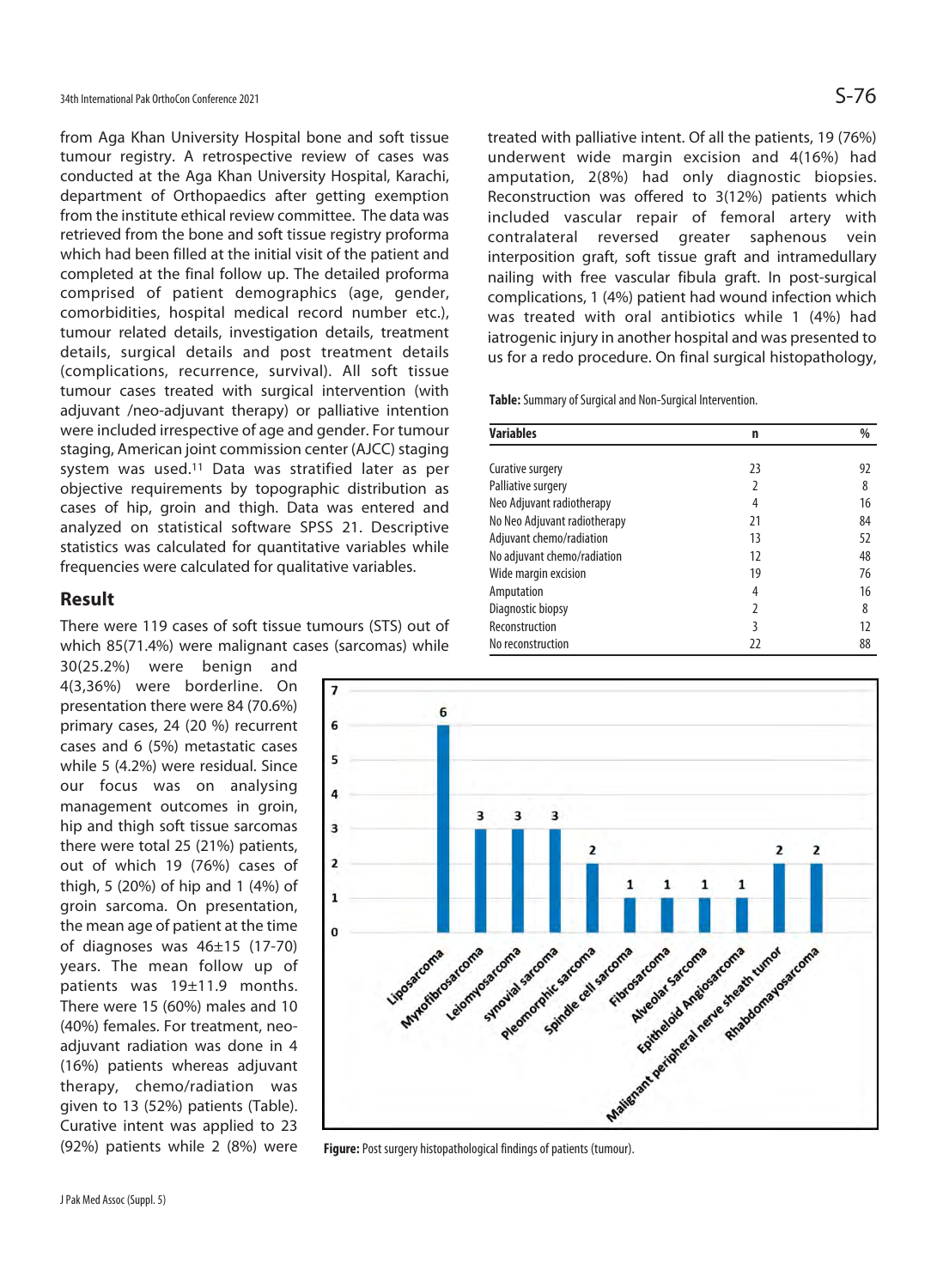majority of the sarcomas were liposarcomas as it was reported in 6(24%) patients, 3(12%) patients had Leiomyosarcoma (Figure). Nine (36%) patients were of stage III B followed by 6 (24%) cases of stage IV and 2 (8%) were stage II and rest were stage I cases. Post-surgery recurrence occurred in 7 (28%) patients, out of which 5 (20%) had recurrence with Mets, 1(4%) had recurrence without Mets and 1(4%) had only distant metastasis to lungs. Two (8%) patients had positive margins on final histopathology report. Out of 25 patients, 19(76%) patients were alive in the two-year period, while only 6 (24%) expired due to recurrence and metastasis.

## **Discussion**

The present report highlights the advantages of having large focused prospective databases in tumour entities that are rare. Such datasets can be utilized not only for the prediction of prognostic factors but can identify varied and variable prognostic events at the time of presentation which influence the type of recurrence, i.e. disease specific survival, metastasis free survival, or overall survival.12-14

Most importantly, they provide a stable description of patient specific outcomes in a series of rare diseases, giving a baseline for predicted outcome and risk.

We conducted a retrospective analysis of prospectively collected data to assess the management strategies of these rare commodities employed at our institute and their outcomes with respect to histological type, postoperative complications, local recurrence, metastasis and overall survival. Vascular reconstruction was not considered a contraindication in our setup and vessel reconstruction was done wherever desired.

A multidisciplinary team was essential to our surgical approach. The preoperative team approach allowed for better surgical planning, removal of previously thought inoperable tumours based on outside hospital evaluations, more effective reconstruction, and improved outcomes.

This series consisted of 25 patients (15 males, 10 females) which is comparable to other case series previously published.10,15-17 Twenty-three (92%) patients were treated with curative intent while only 2 (8%) were treated for palliation. Limb salvage was possible in 82% of patients treated with curative intent. Comparably, similar rates of limb salvage ranging from 80% to 100%.18-20 have been reported in the previously published case series with similar number of cases.

We reported a wound complication rate of 4% which is

significantly lower than other studies. Song et al. and Adelani et al. reported wound complication rate of 36% and 50% respectively.15,21

It is possible to obtain reasonably good survival rates with careful pre-operative planning and appropriate and timely intervention. Recurrence of tumour remains an issue however. The use of adjuvant therapy in patients with limb sparing surgery for extremity STS has been widely accepted. Schwarzbach et al. report recurrence in 15.8% (n=3) of 19 patients in their study.10 A slightly higher figure of 21% has been reported by Song et al.<sup>15</sup> Our study reports a recurrence rate of 28% (n=7) of 25 patients, 5 of which had recurrence with metastatic disease, one developed recurrence without metastasis and one had only distant metastasis (lungs). This high recurrence rate despite the fact that 52% of our patients received adjuvant therapy but still the survival rate in our patients was 76%.

Soft tissue sarcomas are classified histologically according to the soft tissue cell of origin, although the cell type is not part of the prognostic staging system. Additional studies, including electron microscopy, histochemistry, and flow cytometry, cytogenetic and tissue culture studies may allow identification of particular subtypes within the major histologic categories. Malignant fibrous histiocytoma is the most common histologic type (28%). Others are leiomyosarcoma (12%), liposarcoma (15%), synovial sarcoma (10%), and malignant peripheral nerve sheath tumour (6%).22 In our study however, liposarcoma was the most common histological type occurring in 24% of the patients. Other types included myxofibrosarcomas, synovial sarcoma and Leiomyosarcoma each reported in 12% patients. Other less common types included pleomorphic sarcoma, malignant peripheral nerve sheath tumour and rahabdomyosarcoma that were found in 8% patients.

## **Conclusion**

The treatment of patients with STS involves a multidisciplinary team approach and most patients are eligible for limb-salvage surgery, usually combined with radiation. Following treatment the majority of patients can expect a painless and functional extremity.

## **Limitations**

This study, however, has some limitations. Firstly this study has a retrospective design which makes the inferior level of evidence compared to prospective studies and also this study is inherently prone to recall bias. Secondly, the sample size is very small and are thus not representative of the general population.